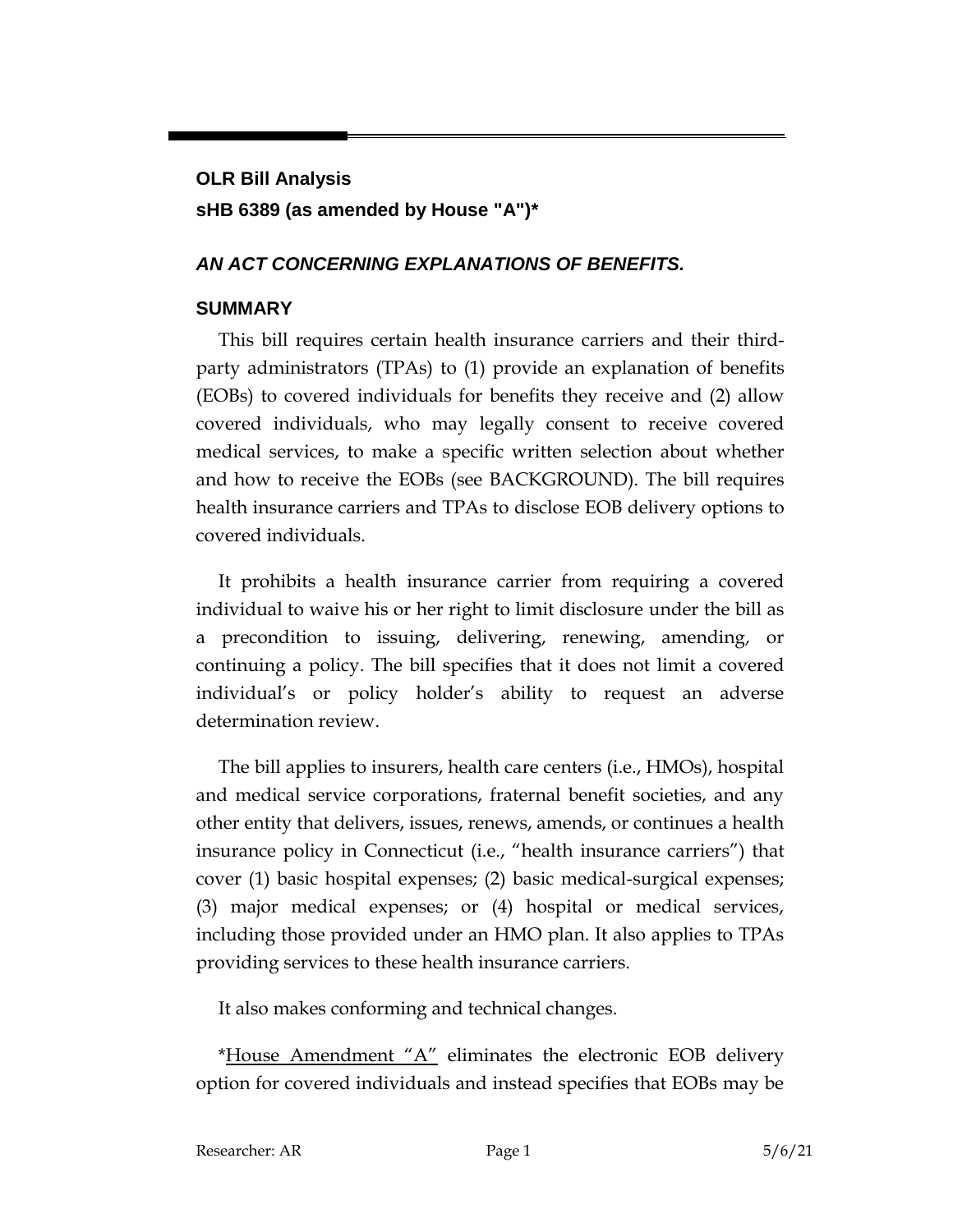made available electronically, and if so, requires that individuals be notified electronically of their availability.

EFFECTIVE DATE: January 1, 2023

## **EXPLANATION OF BENEFITS (EOBs)**

#### *Delivery Method*

The bill requires health insurance carriers and TPAs to issue EOBs to consumers, but it also allows covered individuals who may legally consent to receiving covered services to (1) specify how EOBs are delivered or (2) opt out of receiving them entirely.

Health insurance carriers and TPAs must allow a legally consenting consumer who is a covered individual to specify in writing that EOBs must be delivered solely to him or her by:

- 1. mailing it to his or her address or any other specified address or
- 2. making it available electronically and notifying him or her electronically of its availability, including by e-mail or other electronic means, in compliance with certain federal privacy laws (e.g., through a patient portal).

Under the bill, the consumer's choice remains valid until he or she specifies another method in writing to the carrier. The health insurance carrier or TPA must comply with a consumer's written request for a specific delivery method within three business days after receiving it. Additionally, it must provide written confirmation of receipt and, if contacted by the consumer, advise on the status of his or her selection.

# *Opting Out*

Covered individuals who can legally consent to benefits may specify, in writing, that the health insurance carrier or TPA not issue an EOB. In such a case, the carrier or TPA cannot require the covered individual to explain this decision unless required by law or pursuant to a court order.

#### *Disclosures*

Researcher: AR Page 2 5/6/21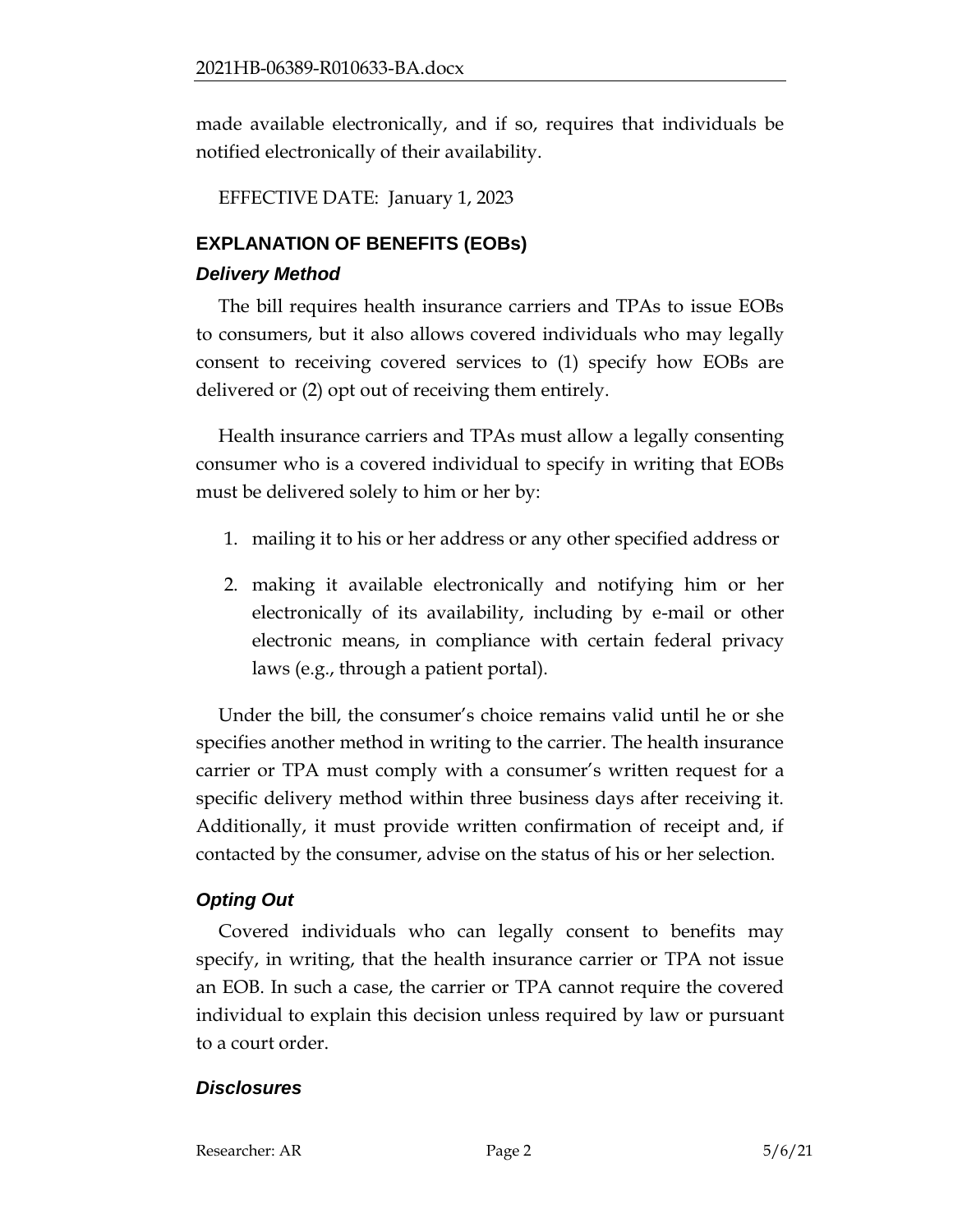Additionally, the bill requires health insurance carriers and TPAs to make available to consumers a statement disclosing that any covered individual who can legally consent to receiving covered benefits may specify that the carrier (1) not issue EOBs concerning him or her or (2) issue them only to the consumer using the method he or she chooses.

The statement must be in an easily readable, accessible, and understandable format and include a space for the consumer to provide a mailing or email address.

Under the bill, the disclosure statement described above must be included in the benefits information that carriers must provide upon enrollment and that both carriers and the Connecticut Health Insurance Exchange (Access Health CT) must make available on their websites.

The bill also requires health carriers and TPAs to disclose to insureds that they may (1) submit EOB delivery method requests or (2) request that EOBs not be delivered at all. This disclosure must be in plain language and displayed or printed clearly and conspicuously in all coverage documents, privacy communications, EOBs, and Internet websites the health carrier makes available to Connecticut consumers.

#### **BACKGROUND**

#### *Medical Consent*

Generally, adults may legally consent to medical procedures. By law, a minor may legally receive certain medical examinations or treatment without his or her parent's consent, including sexually transmitted disease testing (CGS § 19a-216); alcohol or drug dependence treatment (CGS § 17a-688); and, in certain cases, HIV testing (CGS § 19a-592).

#### *Related Bill*

sHB 6461 (§ 6) (File 264), favorably reported by Higher Education and Employment Advancement Committee, contains the same provisions as the underlying bill.

# **COMMITTEE ACTION**

Researcher: AR Page 3 5/6/21